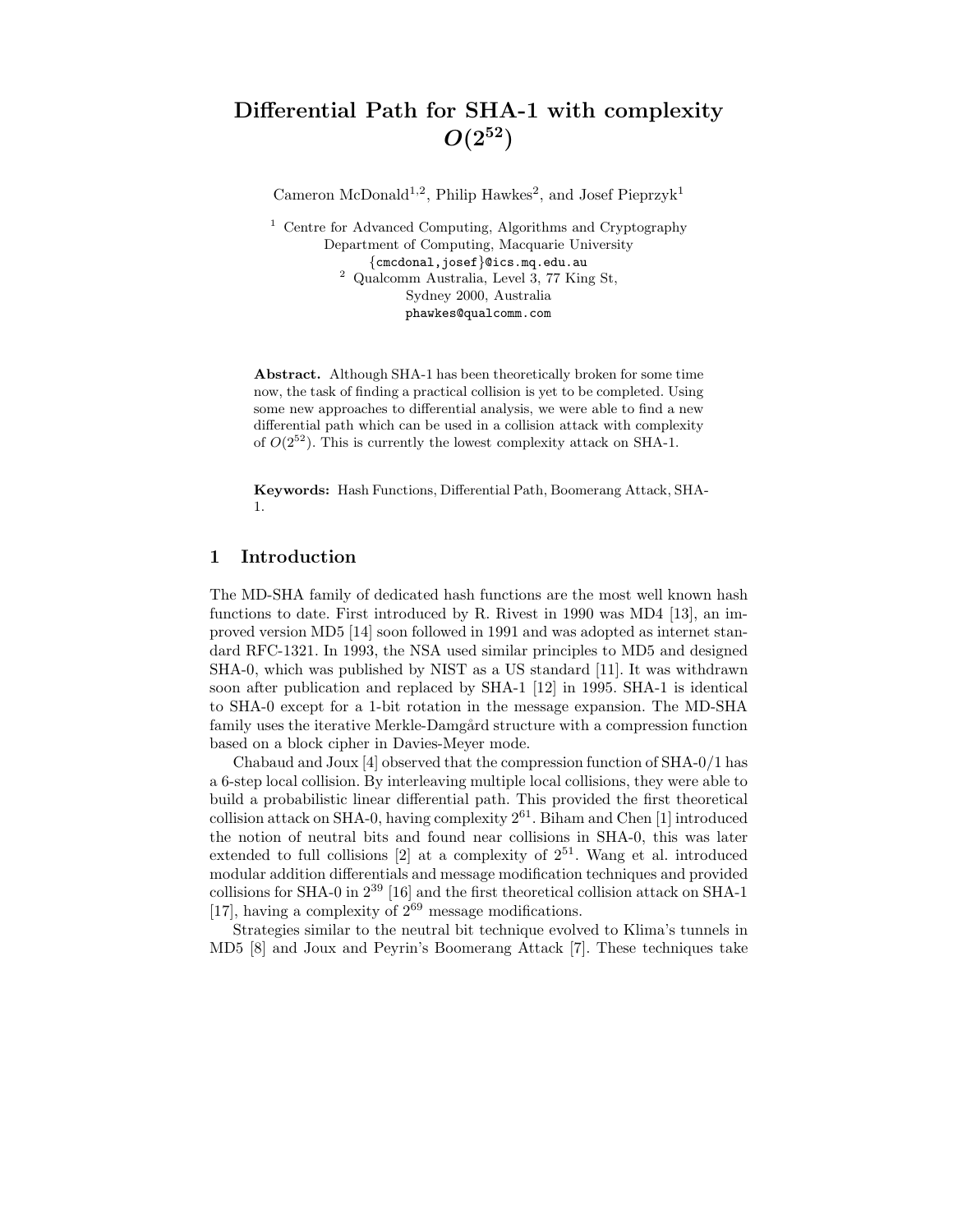advantage of message bits that are "independent" with respect to the differential path and can be modified to produce new message pairs without effecting the conditions required to conform to the main differential path.

Manuel [9] classified disturbance vectors for SHA-1 and published a new low weight disturbance vector which could lead to a collision attack with complexity  $2^{57}$  and suggested a complexity as low as  $2^{51}$  might be possible when using techniques such as the boomerang attack.

Our goal was to find a non-linear differential path for Manuel's disturbance vector with lowest complexity. Our approach was a combination of automated path searching, analysis by hand and new SAT techniques. We found many new differential paths which could be used in a boomerang attack. The path with lowest complexity uses 5 auxiliary paths and has total complexity  $2^{52}$ . This attack is much lower than the previous best attack of  $2^{63}$ .

The paper outline is as follows. In §2, we introduce the notation used. A brief description of SHA-1 is given in §3. We describe collision attacks and previous work in §4. §5 briefly introduces the techniques used and discusses new results. Details on the techniques will be published at a conference in the near future.

### 2 Notation

SHA-1 was designed using 32-bit words, each variable will represent one 32-bit word unless otherwise stated. Let  $\oplus$  denote bit-wise XOR and + denote addition modulo  $2^{32}$ . The symbol ≪ denotes rotation to the left. Let  $a_i^j$  represent the j-th least significant bit of variable  $a$  at step  $i$ . The bitwise complement of  $a$  is  $\bar{a}$ . Let  $(a, a')$  represent a pair of variables with XOR-difference  $\Delta_{\oplus} a = a \oplus a'$  and modular add-difference  $\Delta_+ a = (a'-a) \mod 2^{32}$ . We adopt the following notation from [6] which describes in detail a difference  $\nabla a$ , where  $\nabla a^j \in \{.,0,1,+,-,v,x\}$ such that:

$$
\nabla a_i^j = \begin{cases}\n\cdot, & \text{if } a_i^j = a_i'^j; \\
0, & \text{if } a_i^j = a_i'^j = 0; \\
1, & \text{if } a_i^j = a_i'^j = 1; \\
*, & \text{if } a_i^j \neq a_i'^j; \\
+, & \text{if } a_i^j = 0 \text{ and } a_i'^j = 1; \\
-, & \text{if } a_i^j = 1 \text{ and } a_i'^j = 0; \\
\text{v}, & \text{if } a_i^j = a_{i+1}^j \text{ and } a_i'^j = a_{i+1}'^j; \\
\text{x}, & \text{if } a_i^j \neq a_{i+1}^j \text{ and } a_i'^j \neq a_{i+1}'^j.\n\end{cases}
$$

### 3 Description of SHA-1

SHA-1 is a dedicated hash function that takes a message less than  $2^{64}$  bits in length and computes a 160-bit digest. The input message is padded and divided into 512-bit blocks. Each iteration takes a chaining variable and a new message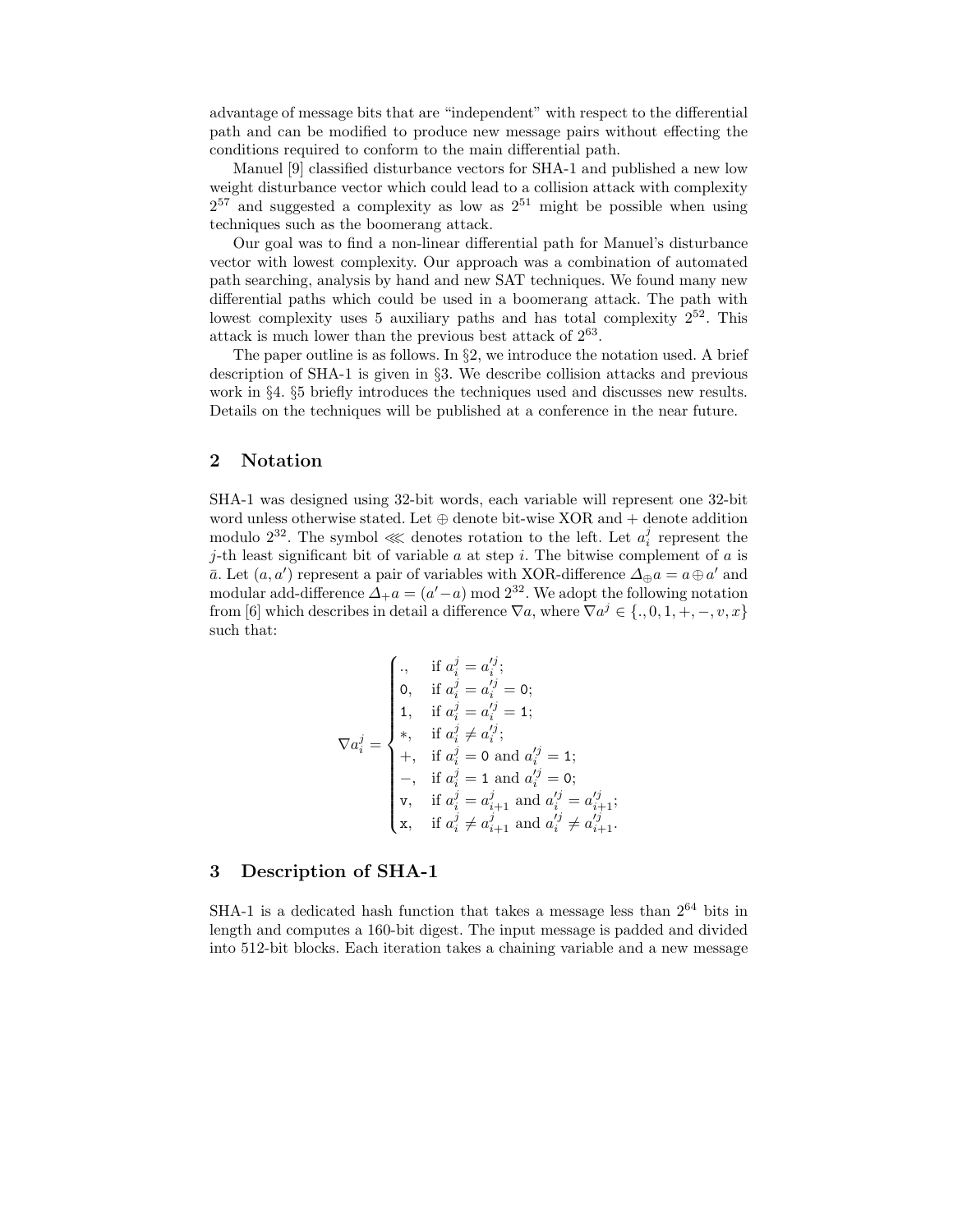block, employs a compression function and produces the next chaining variable. The initial chaining value is a specified constant and the final chaining value is used as the output.

The compression function processes one 512-bit message block per iteration. The 512-bit message is parsed into sixteen 32-bit words  $(M_0, \ldots, M_{15})$ , which are then expanded to 80 words using the following:

$$
W_i = \begin{cases} M_i & \text{if } 0 \le i \le 15, \\ (W_{i-3} \oplus W_{i-8} \oplus W_{i-14} \oplus W_{i-16}) \lll 1 & \text{if } 16 \le i \le 79, \end{cases}
$$

The compression function operates on a register of five 32-bit words  $(A_i, B_i, C_i, D_i, E_i)$ , initially loaded with the previous chaining value. The state is modified over 4 rounds, each consisting of 20 steps of the following process:

$$
A_{i+1} = (A_i \ll 5) + f_i(B_i, C_i, D_i) + E_i + W_i + k_i
$$
  
\n
$$
B_{i+1} = A_i
$$
  
\n
$$
C_{i+1} = B_i \ll 30
$$
  
\n
$$
D_{i+1} = C_i
$$
  
\n
$$
E_{i+1} = D_i.
$$

The boolean functions  $f_i$  and the constants  $k_i$  are specified in Table 1. Note that the updated registers  $B, C, D$  and  $E$  are rotated copies of previous  $A$  registers, hence we can describe the update function by the following recurrence formula in terms of A registers only:

$$
A_{i+1} = (A_i \lll 5) + f_i(A_{i-1}, (A_{i-2} \lll 30), (A_{i-3} \lll 30)) + (A_{i-4} \lll 30) + W_i + k_i.
$$

| Round                                                                | Step $i$            | $f_i(B,C,D)$                                                                      | $\kappa_i$ |  |  |  |
|----------------------------------------------------------------------|---------------------|-----------------------------------------------------------------------------------|------------|--|--|--|
|                                                                      | 0 < i < 19          | $(B \wedge C) \vee (\bar{B} \wedge D)$                                            | 0x5A827999 |  |  |  |
| $\Omega$                                                             | $20 \le i \le 39$   | $B \oplus C \oplus D$                                                             | Ox6ED6EBA1 |  |  |  |
|                                                                      |                     | $40 \leq i \leq 59$ $(B \wedge C) \vee (B \wedge D) \vee (C \wedge D)$ ox8FABBCDC |            |  |  |  |
|                                                                      | $60 \leq i \leq 79$ | $B \oplus C \oplus D$                                                             | 0xCA62C1D6 |  |  |  |
| Decleam functions and constants in CIIA<br>$T_{\rm b}$ $L_{\rm b}$ 1 |                     |                                                                                   |            |  |  |  |

Table 1. Boolean functions and constants in SHA-1

For a complete reference, see [12].

## 4 Collision Attacks on SHA-1

A large amount of research has contributed to the development and improvment of collision attacks on SHA-1 over the last 10 years. We aim to cover some of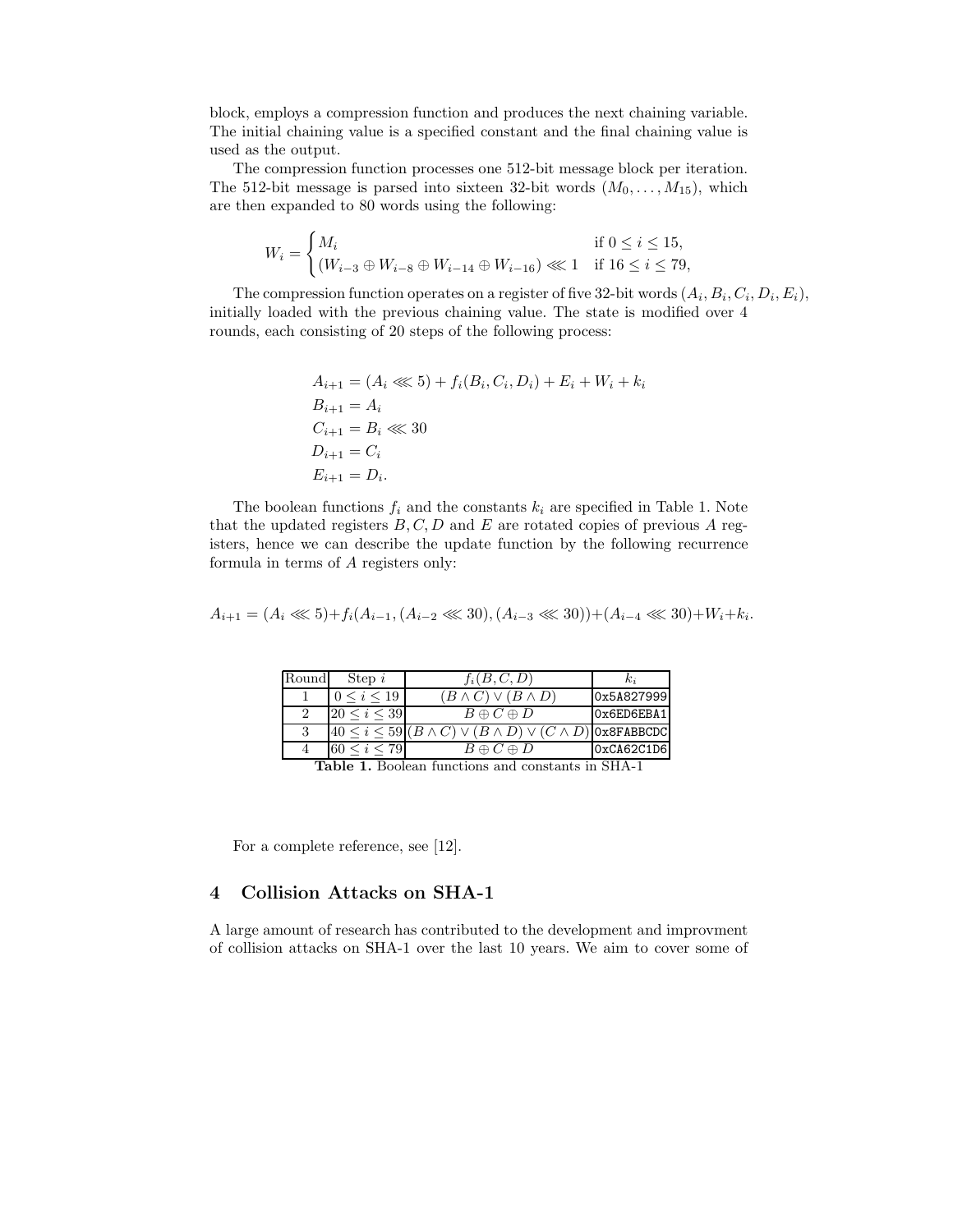the important steps and knowledge required to explain the current situation and our contribution.

Chabaud and Joux [4] observed that SHA-0 (and consequently SHA-1) has a 6-step local collision for any step  $i$  and any starting bit position  $j$ . The local collision introduces a single bit difference in  $W_i^j$  followed by several more conditions to eventually remove all effects in 6 steps. Figure 1 traces the local collision as it passes through each of the 6 steps, showing the consequential effects and the adjustments necessary to remove them.



Fig. 1. Propagation of a single bit difference over 6 steps of the compression function. Only state variables that are affected by the difference are shown. The greyed section indicates where different variations of the local collision can occur due to the behaviour of the boolean function  $f_i$ .

The round dependent boolean function requires different conditions for the local collision to uphold, leading to slight variations for each round. For example, an input difference to the IF function in the first round can result in either the difference being absorbed (no difference in the output) or preserved (a difference in the output).

The message differences introduced in the local collision are reintroduced at later steps due to the message expansion. By interleaving a sequence of local collisions, Chabaud and Joux built a linear differential path for the full SHA-0 compression function. The indices of the initial difference (perturbation) of each local collision is governed by a *disturbance vector*, found by analysis of the message expansion. The probability that the differential path holds is closely related to the number of disturbances made (the Hamming weight of the disturbance vector).

A message pattern describes the initial differences from the disturbance vector along with the consequent message differences required for each local colli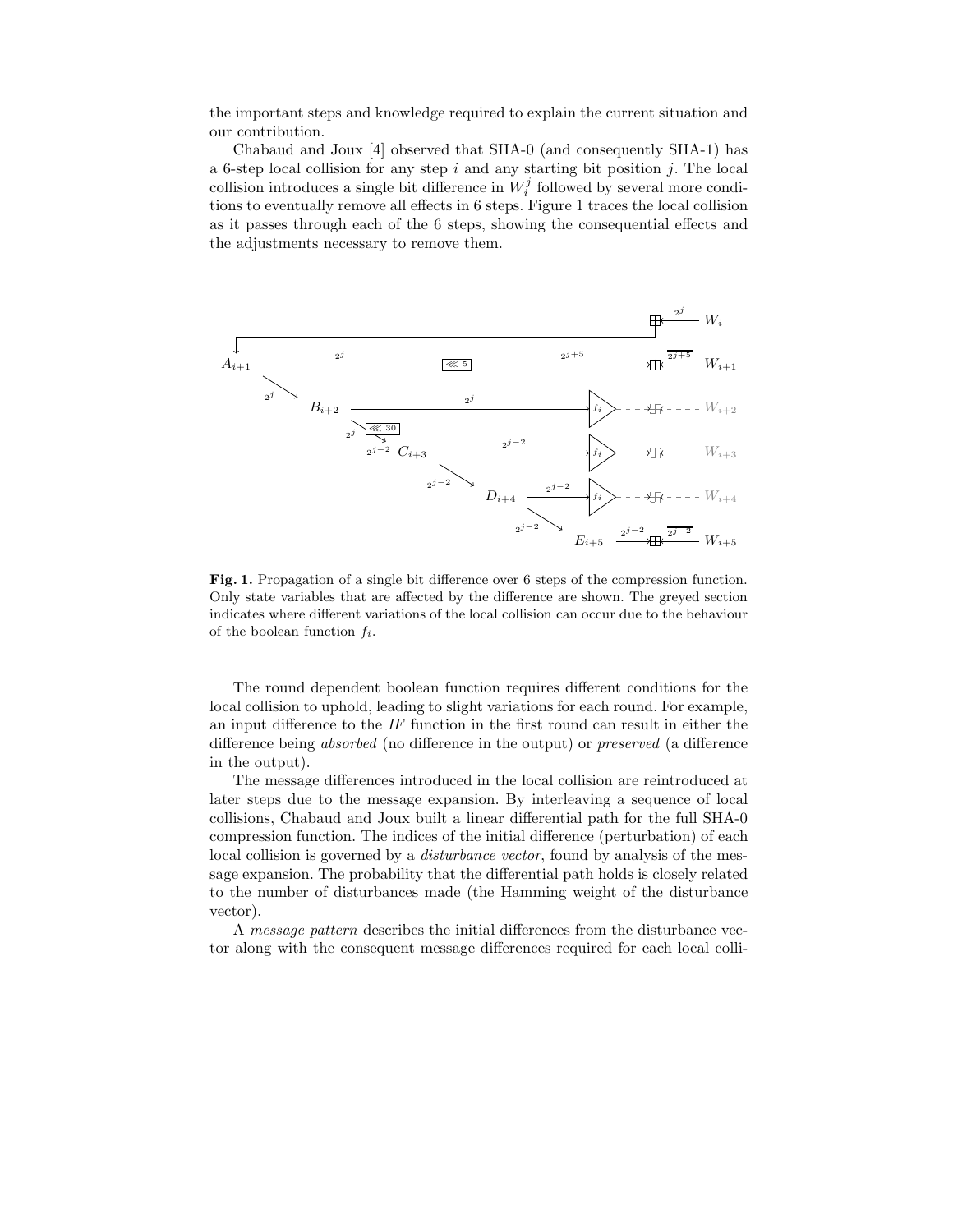sion. The differential path consists of a sequence of differences in the message (message pattern) along with the corresponding differences through the state variables, specified by each local collision. The differential path for SHA-0 could not be directly transfered to SHA-1 due to the rotation in the message expansion.

In 2005, Wang et al. published differential results on several hash functions, including SHA-0 [16] and SHA-1 [17]. This influential analysis contributed three significant findings: non-linear differentials, two-block collisions from nearcollisions, and message modification. The non-linear differential models carry propagation from the modular addition as well as difference interaction in the boolean function  $f_i$ . This analysis provides differentials in the first round that hold with probability 1. The non-linear differential needs to converge to the probabilistic linear model at the end of round 1 which it follows for the remaining 3 rounds. The flexibility provided by the non-linear analysis allowed the restriction of no difference in the IV to be removed from the disturbance vector requirements.

Wang also argued that near collisions could be used to find two block collisions, this removed the requirement that the disturbance vector should have no difference in the output. These observations made available a whole new class of disturbance vectors to analyse, leading to an improved differential for SHA-0 [16] as well the first differential path for SHA-1 [17].

Along with this non-linear differential analysis, Wang provided a tool described as *message modification*, a method of manipulating message pairs so they conform to the differential path.

The current collision attacks on SHA-1 utilise results from 3 key areas of analysis. They include:

- 1. Finding a low cost disturbance pattern.
- 2. Building a non-linear differential in the first round.
- 3. Employing fast message generation techniques.

Generally, analysis on each area is conducted independently of the others. This is the case since it is difficult to specify the combined requirements that lead to the lowest complexity attack. There are currently several message generation techniques, each offering its own advantage, and there is not obvious benefit in choosing one method over another. It seems that best results are gained from a combination of all methods. The effectiveness of some message generation techniques cannot be established until a differential path is known and it is difficult to specify the requirements prior to path construction.

#### 4.1 Message Generation

Once a differential path is known, one can start searching for a practical collision. This process involves generating pairs of messages that conform to the differential path in the hope of finding a pair conformant to step 80. The analyst has direct control over the first 16 message words which may be manipulated to obtain the conditions required for the differential to hold. Message modification, introduced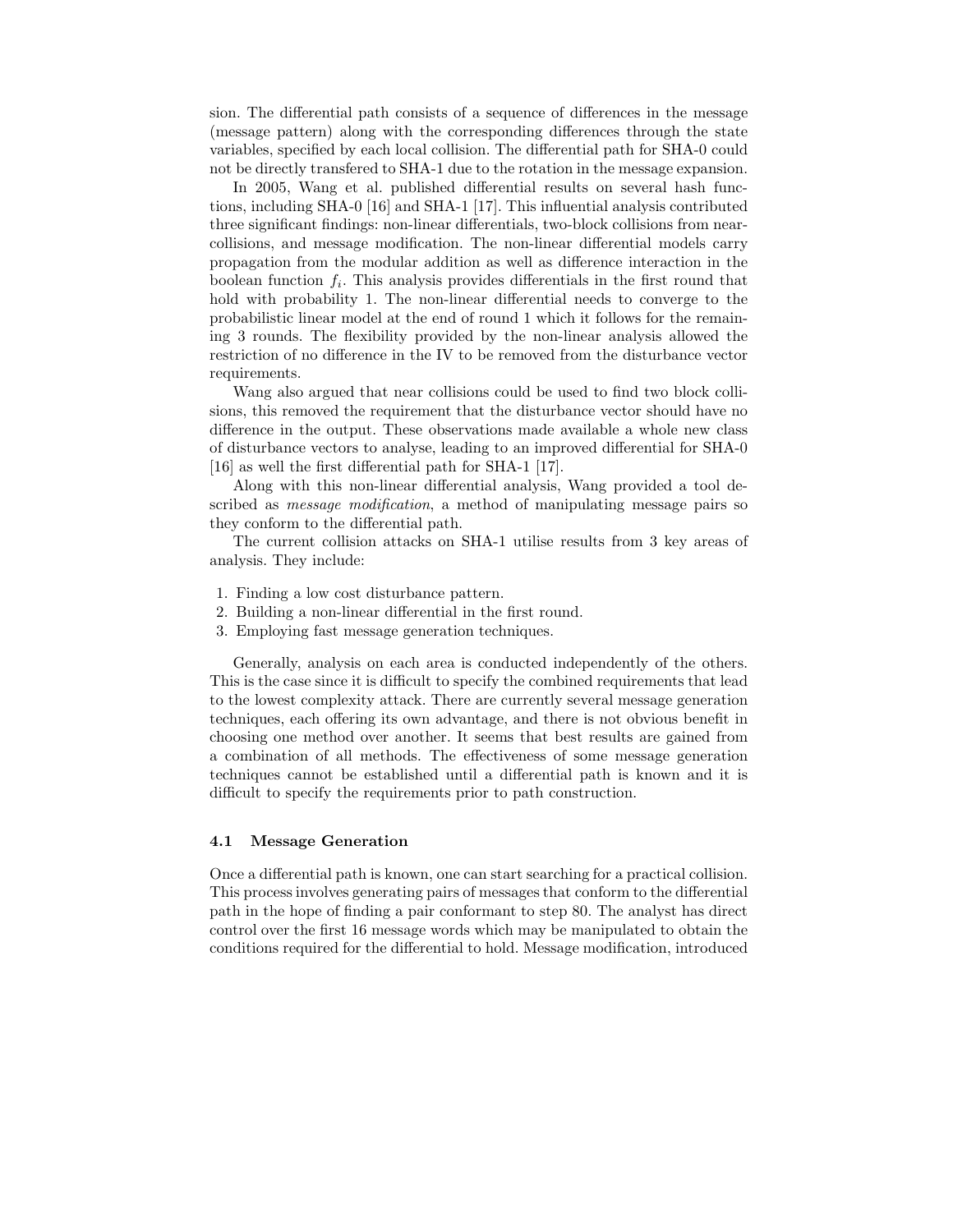in [17], is a technique for further message manipulation so the message pair is conformant to a few more steps, until approximately step 20. Advanced message modification builds on the same techniques to generate conformant message pairs to a few more steps once again, up to step 24 in practice. The details for applying these techniques to the differential published in [17] is given here [5]. In [3] and [10] the authors provide observations and implementation considerations when applying a practical collision attack.

Biham and Chen [1] introduced the notion of neutral bits. Informally, a neutral bit is message bit that is independent of the message bits constrained to the differential path. This means a neutral bit can be flipped in both messages and the new message pair will still conform to the differential path. Ideas similar to this led to Klima's tunnels in MD5 [8] and Joux and Peyrin's Boomerang attack [7].

### 4.2 Boomerang Attack

The Boomerang Attack was first used as a tool in the cryptanalysis of block ciphers [15]. It involves merging two independent partial differential characteristics to aid in an attack on the full cipher. Joux and Peyrin [7] adapt the amplified boomerang attack (chosen plaintext variant) to the hash function setting.

For the attack to be successful, a global main differential path must be found where  $t$  independent auxiliary paths can be placed such that the dynamic conditions (bits that are modified during the attack) are independent of the conditions on the main differential. One could say that the auxiliary path is orthogonal to the main differential. An  $m$ -step auxiliary path is basically a local collision that holds (collides) up to step  $m$ .

Table 2 illustrates the 24-step auxiliary published by Joux and Peyrin [7] generated by 3 perturbation points.

During the attack stage a message pair conformant to step  $m$  is found. Applying the conditions from the auxiliary path produces another message pair that is also conformant to the main differential until at least step  $m$ . Since the auxiliary paths are independent, there are  $2<sup>t</sup>$  combinations in which the auxiliary paths can be applied. This provides  $2<sup>t</sup>$  new message pairs, all conformant to at least step  $m$  of the main differential. This amplification of messages is achieved at no extra work effort. The disadvantage of this method is that extra conditions are placed on the main differential, lowering the number of free bits available in message modification. The conditions required for the Boomerang Attack to succeed can be specified prior to the differential path construction.

The task of placing a maximum number of auxiliaries in a main differential is difficult due to the overlap of constraints. In [7], the authors force as much space between the auxiliary constraints. We have found in practice that placing auxiliary paths adjacent to each other causes no problem in either building a path or generating messages and applying the boomerang attack.

Our research is currently focussed on the generation of non-linear differential paths with the option of placing maximum auxiliary paths in a boomerang attack.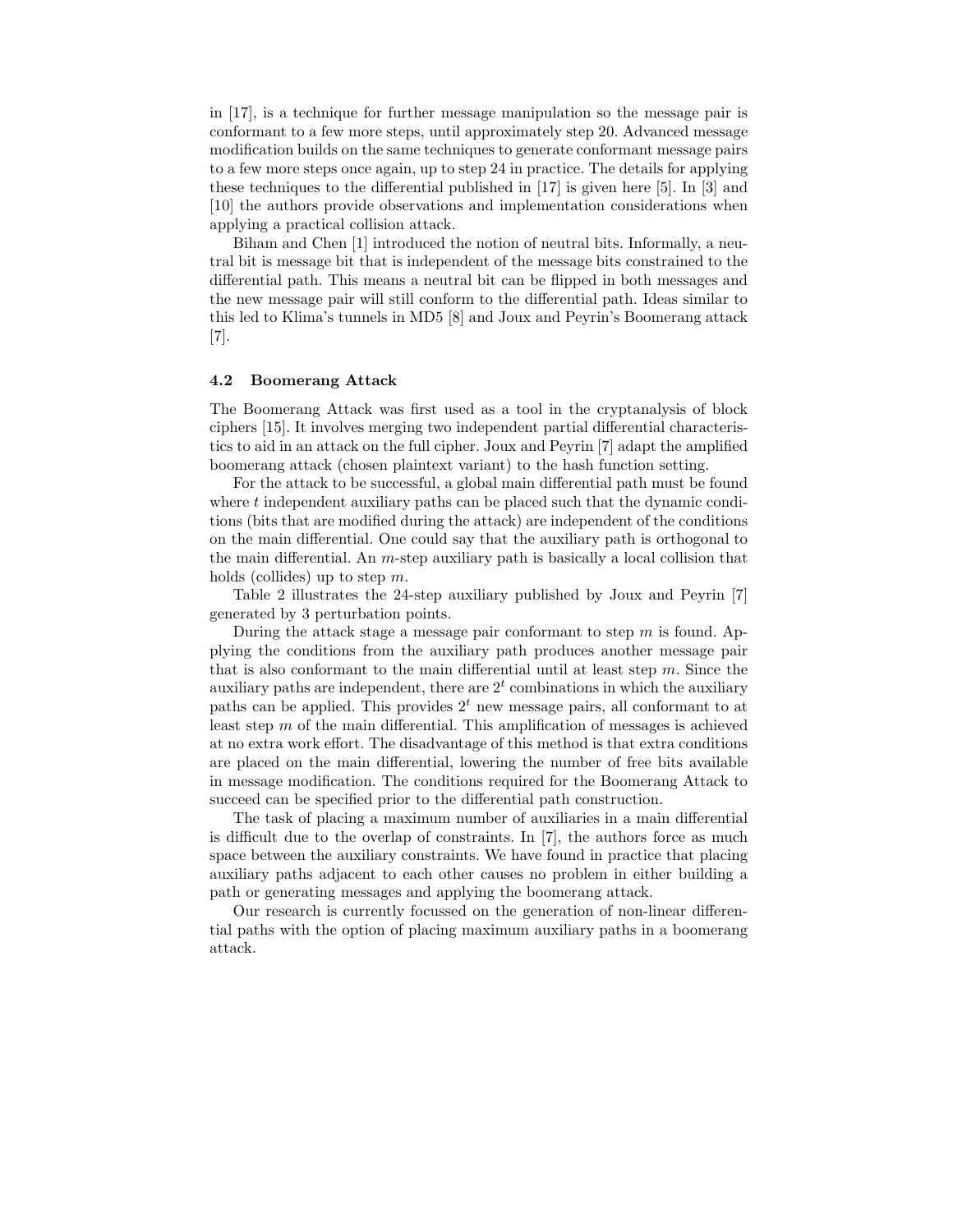| $\boldsymbol{\eta}$ | $\nabla A_i$ | $\nabla W_i$                 |
|---------------------|--------------|------------------------------|
| $-1$                | . V          |                              |
| 00                  |              | a <sub>1</sub>               |
| 01                  |              |                              |
| 02                  |              | $h$ .                        |
| 03                  |              | . <del>b</del> .<br>. ā<br>. |
| 04                  |              |                              |
| 05                  |              |                              |
| 06                  |              | $\bar{b}$                    |
| 07                  |              |                              |
| 08                  |              |                              |
|                     |              |                              |
| 10                  |              |                              |
| 11                  |              |                              |
| 12                  |              |                              |
| 13                  |              |                              |
| 14                  |              | - 7                          |
| 15                  |              |                              |

Table 2. 24-step Auxiliary Path from [7]

#### $\overline{5}$ **New Differential Paths**

In [9], Manuel classifies the current known disturbance vectors for SHA-1, and introduces a new disturbance vector with a complexity evaluation of  $2^{57}$ , the lowest complexity published to date. Manuel did not provide a non-linear differential path corresponding to the new disturbance vector.

Our aim was to find a new differential path for Manuel's disturbance vector that contained the maximum number of auxiliary differentials for a boomerang attack.

We have used a variety of different methods and tools in approaching the problem of building non-linear differentials. We implemented a path searching tool, similar to the one described in [6] and [18]. We identified specific areas where the computer search was failing and built partial paths by hand to avoid the problems encountered. Areas where lots of difference interaction occurred were described by a corresponding SAT instance. We then employed a SAT solver to find solutions to this instance. The details of these methods will be published at a conference.

Using a combination of these methods, we were able to find a differential path with 5 auxiliary paths. The total complexity of a collision attack using this path is  $2^{52}$  and is illustrated in Table 3. As mentioned in [7], the auxiliary paths place constraints on the IV. The following prepended message provides a chaining value with the required constraints: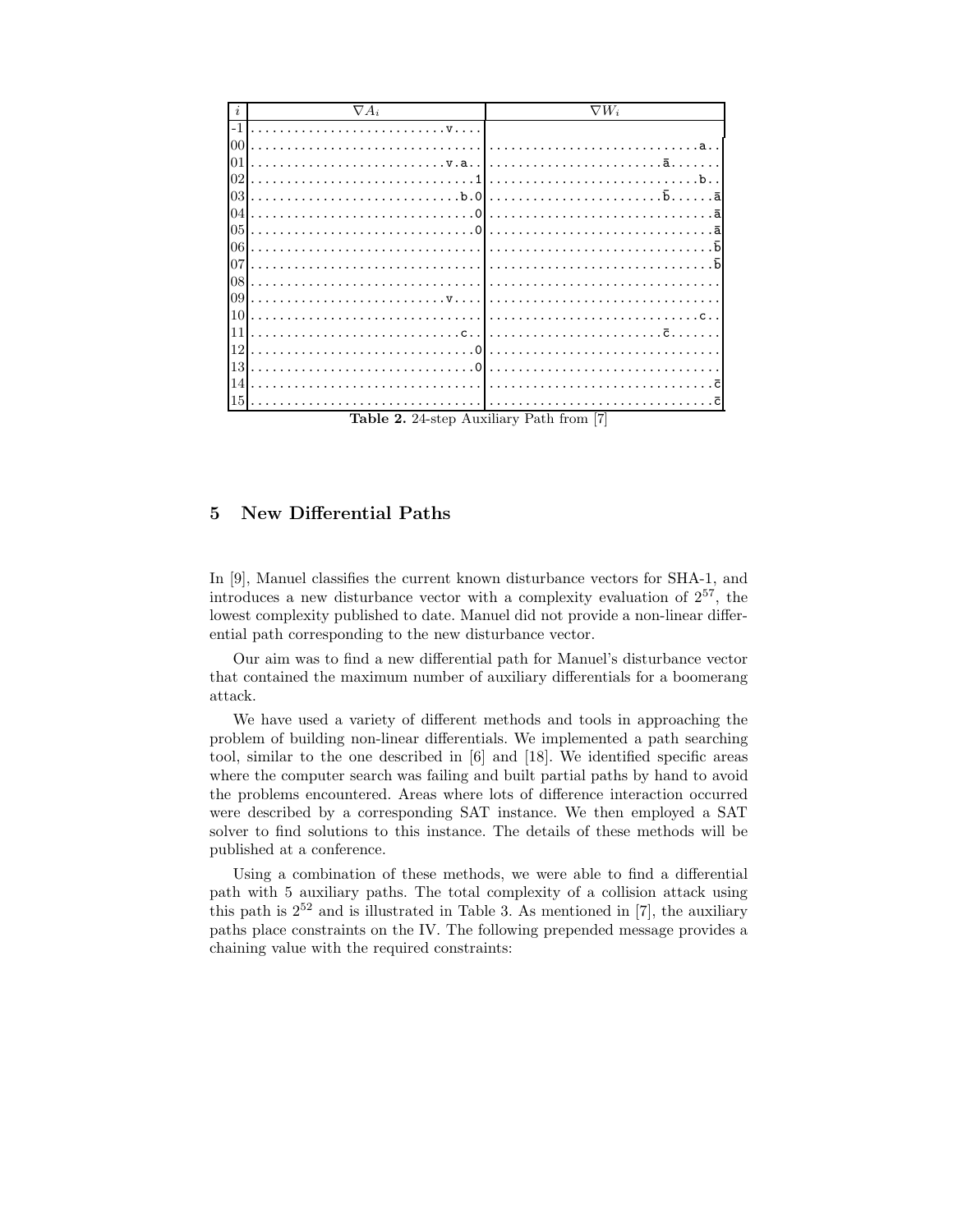|                                                                                         |  |  | $ W_0 $ 0x1BD65216 $ W_1 $ 0x46A40496 $ W_2 $ 0x4E1942BD $ W_3 $ 0x4F37CC60 |
|-----------------------------------------------------------------------------------------|--|--|-----------------------------------------------------------------------------|
| $W_4$   0x417801CE   $W_5$   0x0207CCC2   $W_6$   0x3ADB2203   $W_7$   0x65739B62       |  |  |                                                                             |
| $ W_8 $ 0x2A6F80CE $ W_9 $ 0x608B4726 $ W_{10} $ 0x35DAB724 $ W_{11} $ 0x19DF3347       |  |  |                                                                             |
| $ W_{12} $ 0x57E6162C $ W_{13} $ 0x08C6DF1C $ W_{14} $ 0x0481F258 $ W_{15} $ 0x41EA26CF |  |  |                                                                             |

We have found several similar paths to the one listed in Table 3, each varying slightly in the top 3 bits or bottom 2 bits. We are currently determining if any of the variations provide an advantage over the others during the message generation stage of the attack.

In the appendix, we give an example of how the boomerang attack is applied. Table 4 lists a message pair and corresponding state values that conform for 40 steps of the differential path illustrated in 3. Applying all 5 auxiliary paths at once to the first message pair is shown in Table 5. Finally, Table 6 lists the new amplified message pair, showing it also conforms to the differential path for at least the first 24 steps.

### 6 Conclusion

Using the techniques described we successfully found new non-linear differential paths for SHA-1. The path which yields the best attack has complexity of  $O(2^{52})$ when used in a boomerang attack. This is a significant reduction to the previous best result of 2<sup>63</sup>. We believe that practical collisions are now within reach of a dedicated system. We are continuing our search for more differential paths with a maximum number of auxiliary paths.

### References

- 1. Eli Biham and Rafi Chen. Near-collisions of sha-0. In CRYPTO, volume 3152 of LNCS, pages 290–305. Springer, 2004.
- 2. Eli Biham, Rafi Chen, Antoine Joux, Patrick Carribault, Christophe Lemuet, and William Jalby. Collisions of sha-0 and reduced sha-1. In EUROCRYPT, volume 3494 of LNCS, pages 36–57. Springer, 2005.
- 3. Christophe De Canneére, Florian Mendel, and Christian Rechberger. Collisions for 70-step sha-1: On the full cost of collision search. In Selected Areas in Cryptography, volume 4876 of LNCS, pages 56–73. Springer, 2007.
- 4. Florent Chabaud and Antoine Joux. Differential collisions in sha-0. In CRYPTO, volume 1462 of LNCS, pages 253–261. Springer, 1998.
- 5. Martin Cochran. Notes on the wang et al.  $2^{63}$  sha-1 differential path. Cryptology ePrint Archive, Report 2007/474, 2007. http://eprint.iacr.org/.
- 6. Philip Hawkes, Michael Paddon, and Gregory G. Rose. Musings on the wang et al. md5 collision. Cryptology ePrint Archive, Report 2004/264, 2004. http://eprint.iacr.org/.
- 7. Antoine Joux and Thomas Peyrin. Hash functions and the (amplified) boomerang attack. In CRYPTO, volume 4622 of LNCS, pages 244–263. Springer, 2007.
- 8. Vlastimil Klima. Tunnels in hash functions: Md5 collisions within a minute. Cryptology ePrint Archive, Report 2006/105, 2006. http://eprint.iacr.org/.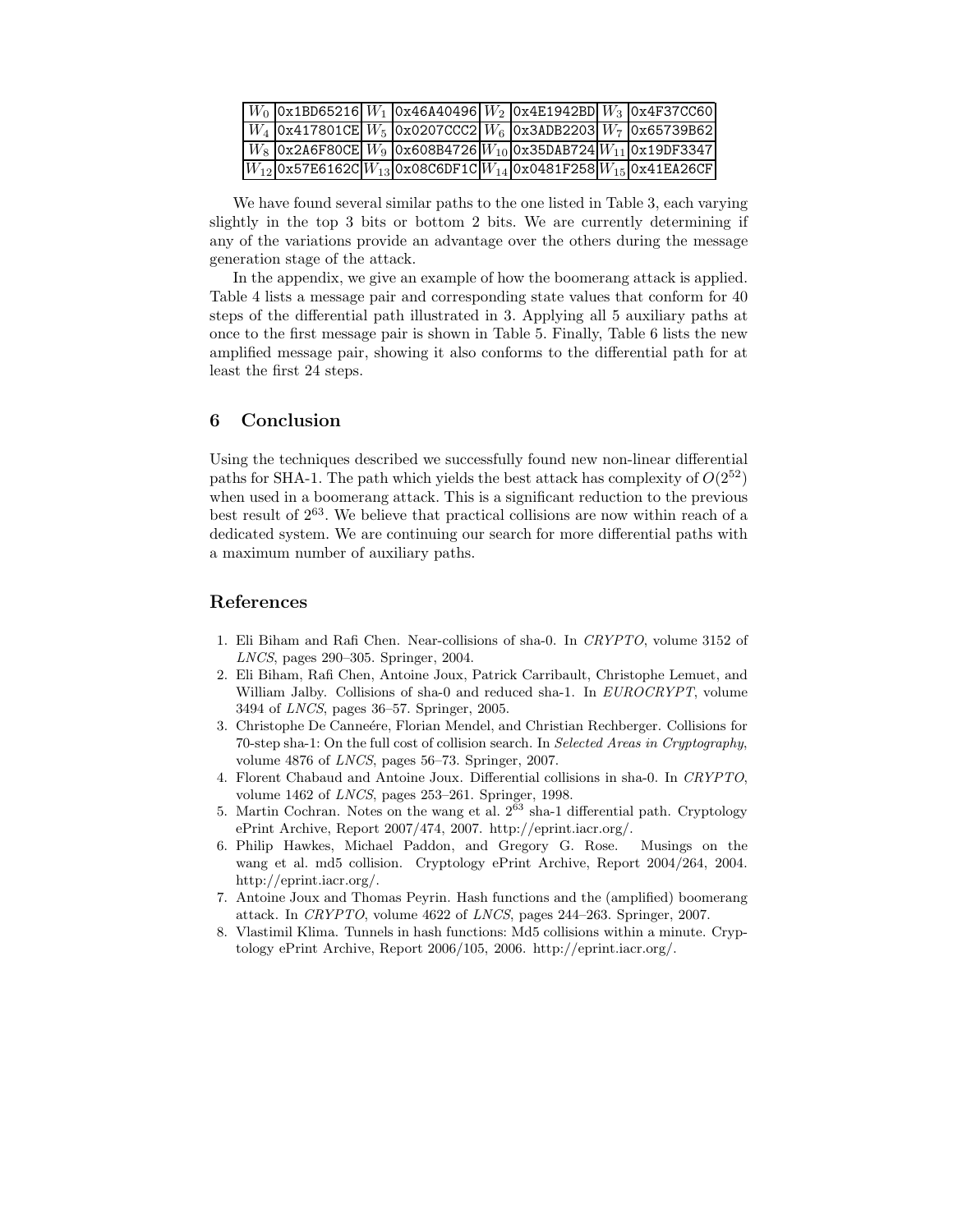- 9. Stephane Manuel. Classification and generation of disturbance vectors for collision attacks against sha-1. Cryptology ePrint Archive, Report 2008/469, 2008. http://eprint.iacr.org/.
- 10. Florian Mendel, Norbet Pramstaller, Christian Rechberger, and Vincent Rijmen. The impact of carries on the complexity of collision attacks on sha-1. In Fast Software Encryption, volume 4047 of LNCS, pages 278–292. Springer, 2006.
- 11. National Institute of Standards and Technology. Fips 180: Secure hash standard, 1993. http://csrc.nist.gov.
- 12. National Institute of Standards and Technology. Fips 180-1: Secure hash standard, 1995. http://csrc.nist.gov.
- 13. R. Rivest. Rfc 1320: The md4 message-digest algorithm, 1992. http://www.ietf.org/rfc/rfc1320.txt.
- 14. R. Rivest. Rfc 1321: The md5 message-digest algorithm, 1992. http://www.ietf.org/rfc/rfc1321.txt.
- 15. David Wagner. The boomerang attack. In FSE, volume 1636 of LNCS, pages 156–170. Springer, 1999.
- 16. Xiaoyun Wang, Yiqun Lisa Yin, and Hongbo Yu. Efficient collision search attacks on sha-0. In CRYPTO, volume 3621 of LNCS, pages 1–16. Springer, 2005.
- 17. Xiaoyun Wang, Yiqun Lisa Yin, and Hongbo Yu. Finding collisions in the full sha-1. In CRYPTO, volume 3621 of LNCS, pages 17–36. Springer, 2005.
- 18. Jun Yajima, Yu Sasaki, Yusuke Naito, Terutoshi Iwasaki, Takeshi Shimoyama, Noboru Kunihiro, and Kazuo Ohta. A new strategy for finding a differential path of sha-1. In Information Security and Privacy, volume 4586 of LNCS, pages 45–58. Springer, 2007.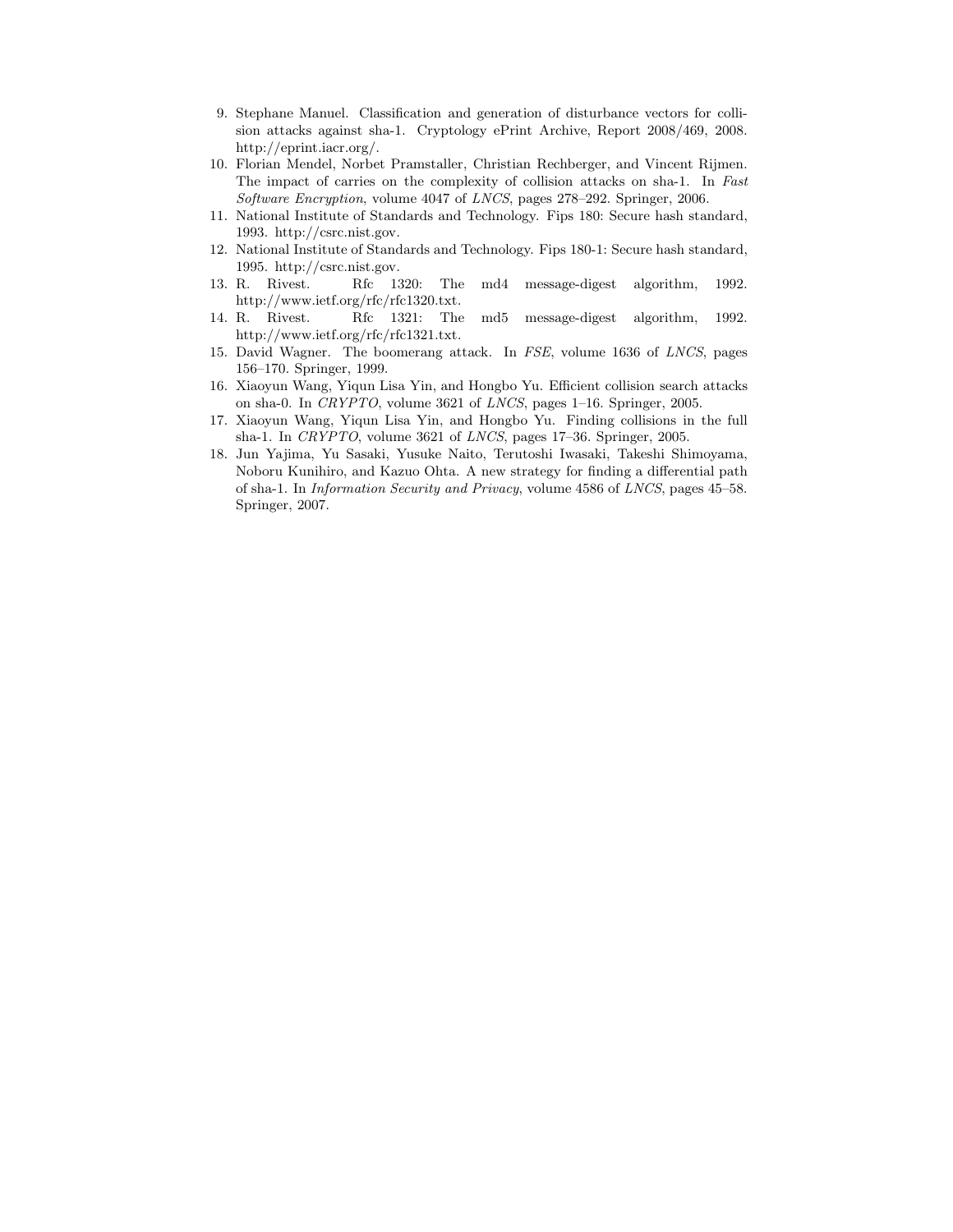|          | $\nabla A_i$                                                 | $\nabla W_i$                                                                                                                                  |
|----------|--------------------------------------------------------------|-----------------------------------------------------------------------------------------------------------------------------------------------|
| $-4$     |                                                              |                                                                                                                                               |
| -3       | .                                                            |                                                                                                                                               |
| -2       |                                                              |                                                                                                                                               |
|          | $-11v.1vvv$                                                  |                                                                                                                                               |
| 00       | 1010                                                         | $$ +++-ad.gjm+                                                                                                                                |
| 01       | $---+0+av.$ dvvgj11v.m01vv. +                                | $-\bar{a}$ -+-- $\bar{d}$ $\bar{g}$ ; $\bar{m}$ ++.+.                                                                                         |
|          | $02 0. -00+.0111111+-10x1$                                   | $\dots$ +behkn+                                                                                                                               |
|          | $03 1v+1.-b00e00hk00+-n.0.101.++.1$                          | $.\bar{b}$ +- $\bar{e}.\bar{a}\bar{h}\bar{k}.\bar{d}.\bar{n}\bar{g}\bar{j}.\ldots\bar{m}.\ldots$ -++                                          |
|          | $04$ - $\cdot$ + $.00v101vvv0+0.0000110000+$                 | +--.--ād <sub>g</sub> ījm-.-                                                                                                                  |
|          | $05 1-++01.+0+0.00.00010-00000$                              | $\ldots$ . --. . $\bar{a}$ . $\bar{d}$ . . $\bar{g}$ $\bar{j}$ . $\bar{m}$ . -.                                                               |
|          | $06+110.1-$ ++++++++.11-+111--                               | $- \ldots \ldots \bar{b} \ldots \bar{e} \ldots \bar{h} \bar{k} \ldots \bar{n} \ldots \ldots + \ldots.$<br>- . ++ . - b ē hk <del>n</del> - +- |
|          | $07$ + + -0101.1.111110v1-100++<br>$08 0-.0101001111101+--$  |                                                                                                                                               |
|          | $09 0+11vvv1v0vv+-.001-$                                     |                                                                                                                                               |
| 10       | $0. +01.$ 1.+00010--                                         | $+,-+$ filp+                                                                                                                                  |
| 11       | $--.1cfilp-***+101+-$                                        | $.\bar{c}$ $.\bar{f}$ $\bar{i}\bar{1}$ $\bar{p}$ -+                                                                                           |
|          | $12 + . +01 \ldots 0 \ldots 0 \ldots 00 \ldots 01111 - +010$ | +.---                                                                                                                                         |
|          | $13++010000000110111-+$                                      |                                                                                                                                               |
|          | $14$ -+-100111                                               | . +-++ $\bar{c}$ $\bar{f}$ $\bar{1}\bar{1}$ $\bar{p}$ -                                                                                       |
|          |                                                              | $\ldots$ = $\ldots$ $\bar{c}$ $\ldots$ $\bar{f}$ $\ldots$ $\bar{1}$ $\ldots$ $\bar{p}$ $\ldots$ + $\ldots$ + $\ldots$                         |
|          |                                                              |                                                                                                                                               |
| 17       |                                                              |                                                                                                                                               |
| 18       |                                                              | ***.*                                                                                                                                         |
| 19       |                                                              | *.***                                                                                                                                         |
| 20       | *                                                            | .*.**                                                                                                                                         |
| 21       |                                                              | *.****                                                                                                                                        |
| 22       |                                                              |                                                                                                                                               |
| 23       |                                                              |                                                                                                                                               |
|          |                                                              | *.****                                                                                                                                        |
|          |                                                              | ***                                                                                                                                           |
| 26       |                                                              | *.*                                                                                                                                           |
| 27       |                                                              |                                                                                                                                               |
| 28       |                                                              |                                                                                                                                               |
| 29<br>30 |                                                              |                                                                                                                                               |
|          |                                                              |                                                                                                                                               |
| 31<br>32 |                                                              |                                                                                                                                               |
| 33       |                                                              |                                                                                                                                               |
| 34       |                                                              |                                                                                                                                               |
| 35       |                                                              |                                                                                                                                               |
| 36       |                                                              |                                                                                                                                               |
|          |                                                              |                                                                                                                                               |
| 38       |                                                              | $***$                                                                                                                                         |
| 39       |                                                              | **                                                                                                                                            |
|          |                                                              | **                                                                                                                                            |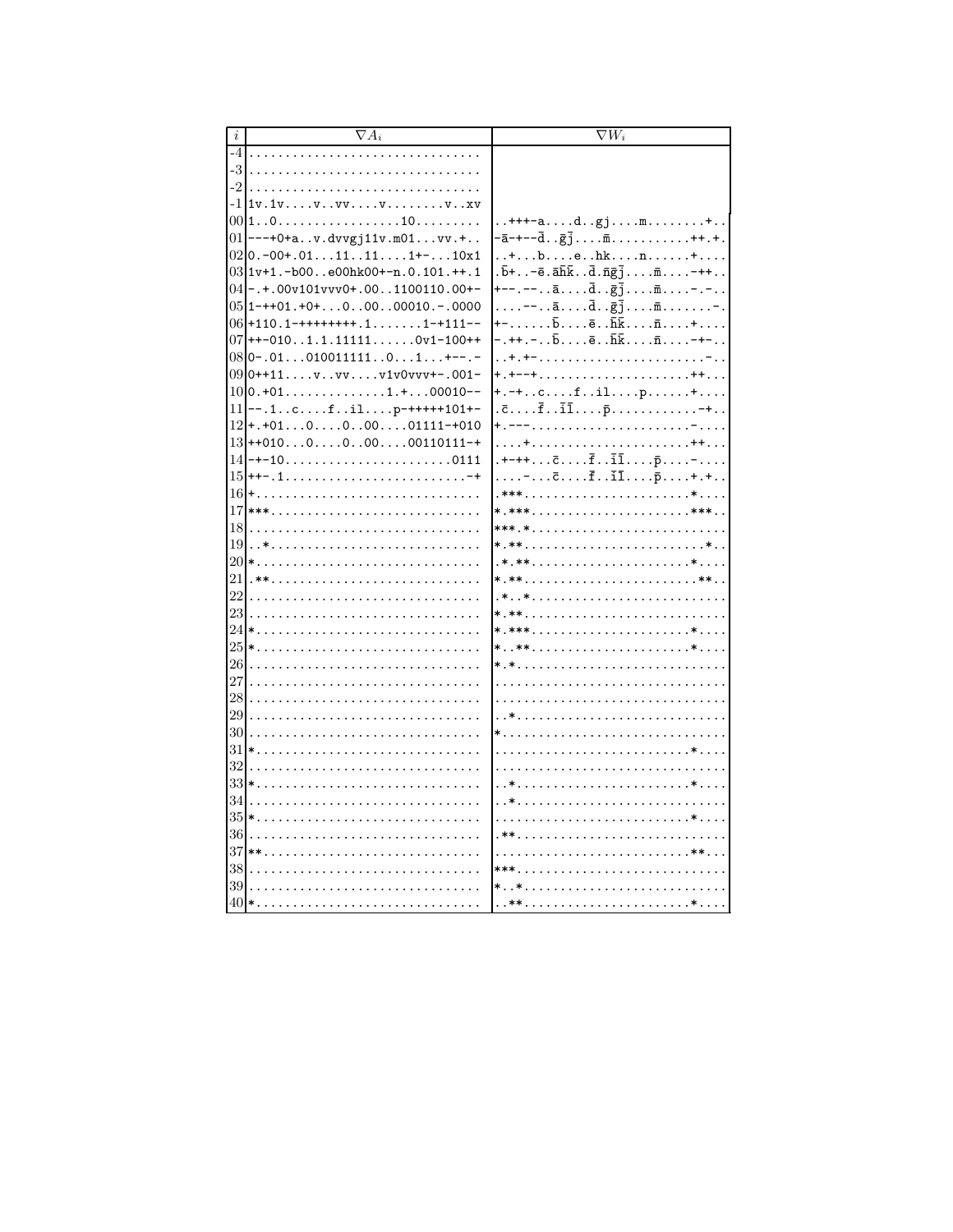| $\it i$  | $\overline{\nabla A_i}$                      | $\nabla W_i$                                                |
|----------|----------------------------------------------|-------------------------------------------------------------|
| 41       |                                              | $*.**$                                                      |
| 42       | $\ddot{\phantom{0}}$                         | $\cdot$ . $*$<br>.                                          |
| 43       |                                              | $\ast$                                                      |
| 44       | $\ddot{\phantom{0}}$                         | $*.*$                                                       |
| 45       | $\ast$                                       | $\ddot{\phantom{0}}$                                        |
| 46       |                                              | $\ast$ .                                                    |
| 47       |                                              | . . *                                                       |
| 48       | $\ddot{\phantom{0}}$                         |                                                             |
| 49       | $\ddot{\phantom{0}}$                         | $\ast$                                                      |
| 50       | $\overline{a}$                               | $\ast$ .                                                    |
| 51       | $\ast$ .                                     | $\ddot{\phantom{a}}$<br>$\ldots$ .<br>$\ddot{\phantom{a}}$  |
| 52       |                                              |                                                             |
| 53       | $\ast$ .                                     | $\ast$                                                      |
| 54       | $\ddot{\phantom{0}}$                         | $* *$                                                       |
| $55\,$   | $\overline{a}$                               | $\ddot{\phantom{0}}$                                        |
| 56       | .                                            | $\ast$<br>$\ddot{\phantom{0}}$                              |
| 57       |                                              | . . *                                                       |
| 58       | $\ddot{\phantom{0}}$                         |                                                             |
| 59       | $\ddot{\phantom{0}}$                         |                                                             |
| 60       | $\ddot{\phantom{0}}$                         |                                                             |
| 61       | $\ddot{\phantom{0}}$                         | .                                                           |
| 62       | $\ddot{\phantom{a}}$                         | .                                                           |
| 63       |                                              |                                                             |
| 64       | $\ddot{\phantom{a}}$                         | $\ast$                                                      |
| 65       | $\ast$<br>$\ddot{\phantom{a}}$               |                                                             |
| 66       | $\ddot{\phantom{0}}$                         | . ∗<br>$\ddot{\phantom{0}}$                                 |
| 67       |                                              | $^{\ast}$<br>$\ast$<br>dia a dia a dia a di                 |
| 68       | $\ddot{\phantom{a}}$<br>$\ast$               | $\cdot$<br>. . *<br>$\ast$                                  |
| 69<br>70 | $\ddot{\phantom{a}}$                         | $\cdot$<br>$\ast$ .<br>$*$ .*                               |
| 71       | $\ddot{\phantom{0}}$<br>$\mathbf{r}$         | a a a a<br>$**$<br>dia analara di<br>$\ast$                 |
| 72       | $\ddot{\phantom{0}}$                         | $**$<br>.                                                   |
| 73       | $\ddot{\phantom{0}}$                         | $, *$<br>.**                                                |
| 74       | $\ddot{\phantom{a}}$<br>$\ddot{\phantom{a}}$ | $\ast$ .<br>***                                             |
| 75       | $\mathbf{r}$<br>$\overline{a}$               | $*$ . $*$<br>$\ddot{\phantom{a}}$                           |
| 76       | $\ddot{\phantom{0}}$                         | $\ast$<br>$\ddot{\phantom{a}}$<br>a a a a a<br>$\mathbf{r}$ |
| 77       | $\ast$<br>$\overline{a}$                     | $*$<br>.**                                                  |
| 78       |                                              | $***$                                                       |
| 79       | $\ast$ .                                     | $\ast$ .<br>$***.*$                                         |
| 80       |                                              |                                                             |
|          |                                              |                                                             |

Table 3. 80-steps of a new differential path with 5 auxiliary paths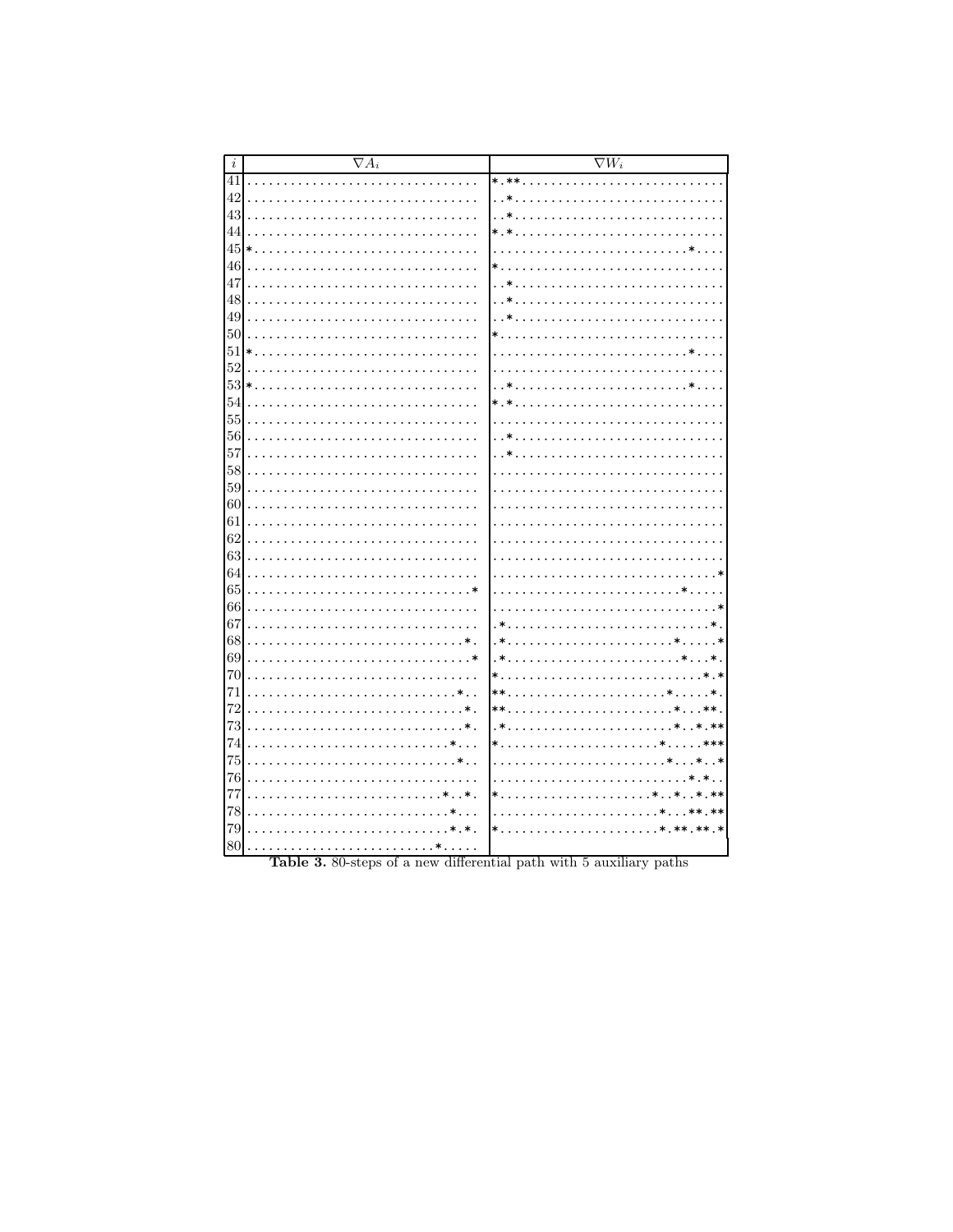| $\it i$ | $A_i$                        | $A_i'$ | $\nabla A_i$                                                                                                      | $W_i$                     | $W_i'$ | $\nabla W_i$  |
|---------|------------------------------|--------|-------------------------------------------------------------------------------------------------------------------|---------------------------|--------|---------------|
|         | -4 OxADACFOF7 OxADACFOF7     |        |                                                                                                                   |                           |        |               |
|         | -3 0x0710F3A4 0x0710F3A4     |        |                                                                                                                   |                           |        |               |
|         | -2 0xBD0A728F 0xBD0A728F     |        |                                                                                                                   |                           |        |               |
| -1      | OxBF2CDD4E OxBF2CDD4E        |        |                                                                                                                   |                           |        |               |
|         | 00 0xAEAEC5A0 0xAEAEC5A0     |        | $\ldots \ldots \ldots \ldots \ldots \ldots \ldots \lceil 0x457E50F8 0x797E50F0 $                                  |                           |        | $. . + + + -$ |
|         | 01 0xE09EE24B 0x149EE24F     |        | $\ldots \ldots \ldots \ldots \ldots \ldots \ldots + \ldots   0xEDA308C1 0x51A308DB$                               |                           |        |               |
|         | 020x229CF6890x069CF709       |        | .                                                                                                                 | Ox034BAA0F Ox234BAA1F     |        |               |
|         | 03 0x9E431CB3 0xBA432CBF     |        | $\ldots \ldots$ ++ 0x87804392 0xA380438E                                                                          |                           |        |               |
|         | 04 0x83593CD1 0x235B3CD2     |        |                                                                                                                   | 0x6C9B7F5D 0x809B7F49     |        |               |
|         | 05 0xC6190130 0xB7590110     |        |                                                                                                                   | 0x8C806A7A 0x80806A78     |        |               |
|         | 06 0x6E00C7DF 0xEDFEC7BC     |        |                                                                                                                   | 0x671C100C 0xA71C101C     |        |               |
|         | 070x2BEF8A700xCBEF8A53       |        | .                                                                                                                 | 0x8E7511D70x3A7511CB      |        |               |
|         | 08 0x6F4FE90D 0x2F4FE910     |        |                                                                                                                   | 0x5767A73D 0x7B67A739     |        |               |
|         | 09 0x183DD233 0x783DD252     |        | .                                                                                                                 | $-$ 0x1BFFA0C5 0xA7FFA0DD |        |               |
|         | 10 0x4A8E920B 0x6A8E9608     |        |                                                                                                                   | $0x2FD70C8D10x9FD70C9D+$  |        |               |
|         | 11 0xD27FEC15 0x127FEBF6     |        | .                                                                                                                 | 0x0196CEBB 0x0196CEB7     |        |               |
|         | 12 0x0A7225F2 0xAA7225EA     |        |                                                                                                                   | 0x3CBC5639 0x84BC5629     |        |               |
|         | 13 0x 177B3CDE 0xD77B3CDD ++ |        |                                                                                                                   | 0xD6FF95E0 0xDEFF95F8     |        |               |
|         | 14 0xB78CC0C7 0x578CC0C7     |        | $\ldots \ldots \ldots \ldots \ldots \ldots \ldots \ldots \ldots \cdot  0 \texttt{xA72301B0 0 \texttt{xDF2301A0} $ |                           |        |               |
|         | 15 0x287E041E 0xC87E041D ++  |        | -+ 0xBF703C02 0xB7703C16                                                                                          |                           |        |               |
|         | 16 0x23EFFDA4 0xA3EFFDA4     |        |                                                                                                                   |                           |        |               |
|         | 17 0x985D131F 0x785D131F     |        |                                                                                                                   |                           |        |               |
|         | 18 0x68130225 0x68130225     |        |                                                                                                                   | OXFEEFCBBB 0x16EFCBBB     |        |               |
|         | 19 0x54114D3B 0x74114D3B     |        |                                                                                                                   | $0x0B9AEE0D0xBB9AEE09 +$  |        |               |
|         | 20 0xD3628D64 0x53628D64     |        |                                                                                                                   | 0x3589DA4B 0x6D89DA5B     |        |               |
|         | 21 0x01B43B64 0x61B43B64     |        |                                                                                                                   | 0x55CA4BEC 0xE5CA4BE0     |        |               |
|         | 22 0x3DA50777 0x3DA50777     |        |                                                                                                                   | 0x3984B119 0x7184B119     |        |               |
|         | 23 0x976D179D 0x976D179D     |        |                                                                                                                   | 0x3EE6AEB6 0x8EE6AEB6     |        |               |
|         | 24 0x79788C4E 0xF9788C4E     |        |                                                                                                                   | 0x4442E013 0xFC42E003     |        |               |
|         | 25 0x6F705175 0xEF705175     |        |                                                                                                                   | 0x1C241655 0x84241645     |        |               |
|         | 26 0x4D3FC7F0 0x4D3FC7F0     |        |                                                                                                                   | 0x46C47F730x06C47F73      |        |               |
|         | 27 0x21F5E27B 0x21F5E27B     |        |                                                                                                                   | 0x3162AA8B 0x3162AA8B     |        |               |
|         | 28 0xCD921C35 0xCD921C35     |        |                                                                                                                   | 0x6465372F 0x6465372F     |        |               |
|         | 29 0x8D46D476 0x8D46D476     |        |                                                                                                                   | 0x35033AFB 0x15033AFB     |        |               |
|         | 30 0xBF345F21 0xBF345F21     |        |                                                                                                                   | 0x413D14EE 0xC13D14EE     |        |               |
|         | 31 0xE05202A7 0x605202A7     |        |                                                                                                                   | 0x9018E3AC 0x9018E3BC     |        |               |
|         | 32 0x40B20A18 0x40B20A18     |        |                                                                                                                   | 0x01EB020C 0x01EB020C     |        |               |
|         | 33 0x27395834 0xA7395834     |        |                                                                                                                   | 0xF6F871F7 0xD6F871E7     |        |               |
|         | 34 0xC7BAB6B2 0xC7BAB6B2     |        |                                                                                                                   | OxFB751A5F OxDB751A5F     |        |               |
|         | 35 0xA0744E3B 0x20744E3B     |        | $\ldots \ldots \ldots \ldots \ldots \ldots \ldots \lceil 0 \texttt{xDDB21ACC}   0 \texttt{xDDB21ADC}$             |                           |        |               |
|         | 36 0x3182B0C3 0x3182B0C3     |        |                                                                                                                   | 0x3D205B15 0x5D205B15     |        |               |
|         | 37 0x04D1973C 0xC4D1973C     |        |                                                                                                                   | 0x4AB58BFD 0x4AB58BE5     |        |               |
|         | 38 0xC601C40C 0xC601C40C     |        |                                                                                                                   | 0xC292BE51 0x2292BE51     |        |               |
|         | 39 0xC44001B8 0xC44001B8     |        |                                                                                                                   | 0x1FF400B5 0x8FF400B5     |        |               |
|         | 40 0x0A4044EF 0x8A4044EF     |        |                                                                                                                   | 0x53B02D230x63B02D33      |        | $+ -$ +       |

Table 4. Message pair that conforms to step 40 of the differential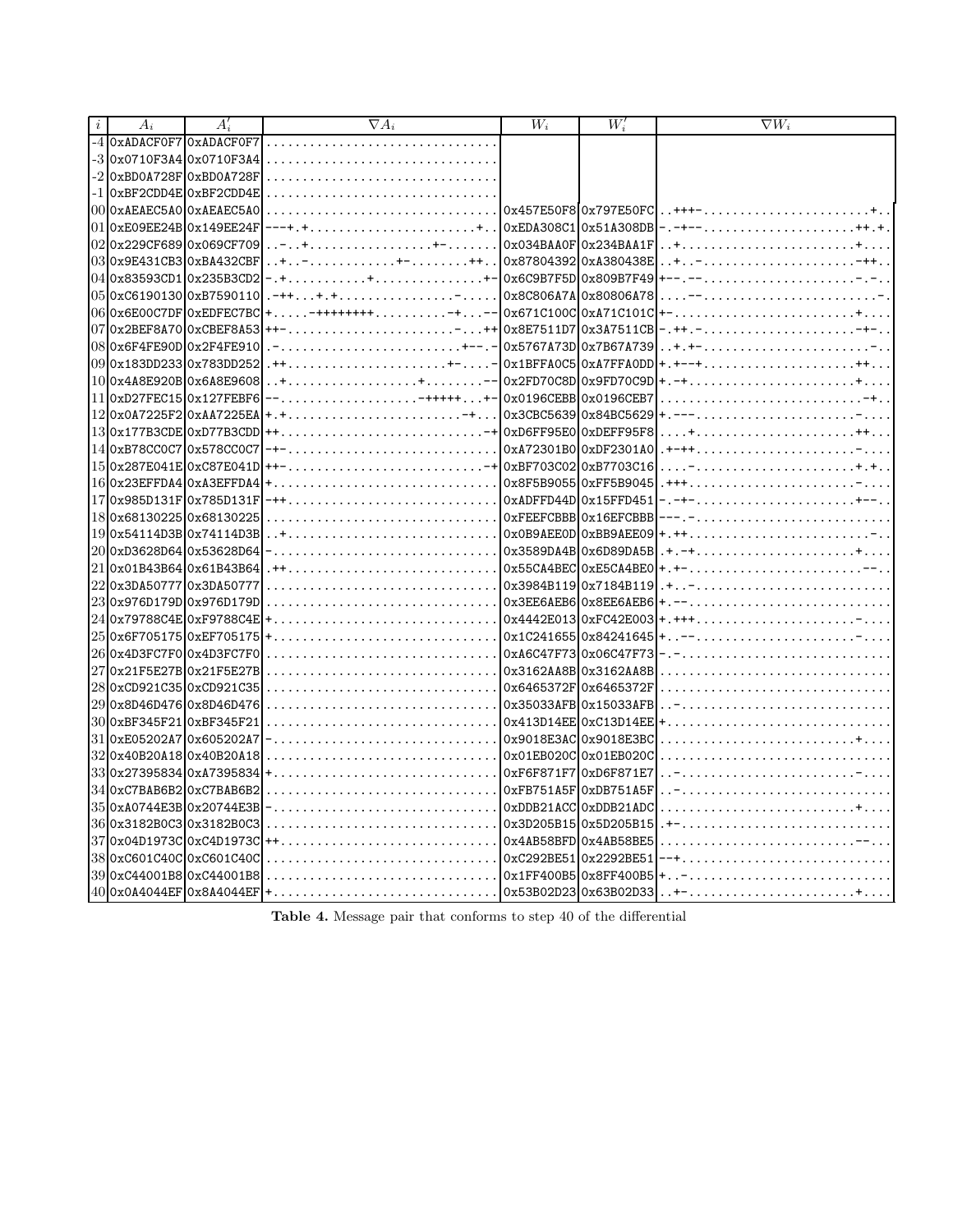| $\dot{i}$ | $A_i$                    | $A_i^*$                          | $\nabla A_i$                            | $W_i$                 | $W^*$ | $\nabla W_i$                                                                                       |
|-----------|--------------------------|----------------------------------|-----------------------------------------|-----------------------|-------|----------------------------------------------------------------------------------------------------|
|           | -4 0xADACF0F7 0xADACF0F7 |                                  |                                         |                       |       |                                                                                                    |
|           |                          |                                  | $-30x0710F3A40x0710F3A41$               |                       |       |                                                                                                    |
|           |                          | $-2$ $0x$ BD0A728F $0x$ BD0A728F |                                         |                       |       |                                                                                                    |
|           |                          |                                  | $-1$  0xBF2CDD4E 0xBF2CDD4E             |                       |       |                                                                                                    |
|           |                          |                                  |                                         |                       |       |                                                                                                    |
|           |                          |                                  |                                         |                       |       | $ +$ $+ -$                                                                                         |
|           |                          |                                  |                                         |                       |       |                                                                                                    |
|           |                          |                                  |                                         |                       |       |                                                                                                    |
|           |                          |                                  |                                         |                       |       |                                                                                                    |
|           |                          |                                  |                                         |                       |       | . <del>.</del> <b>+ .</b> . <b>+ .</b> <del>.</del>                                                |
|           |                          |                                  |                                         |                       |       |                                                                                                    |
|           |                          |                                  |                                         |                       |       |                                                                                                    |
|           |                          |                                  |                                         |                       |       |                                                                                                    |
|           |                          |                                  |                                         | 0x1BFFA0C5 0x1BFFA0C5 |       |                                                                                                    |
|           |                          |                                  |                                         |                       |       | 1000x448E920B0x448E920B1                                                                           |
|           |                          |                                  | $11 0xD27FEC15 0xD06CE415 $ - - - - - - |                       |       | $\lceil 0x0196CEBB \rceil 0x43F7CEBB \rceil + \ldots + \ldots + \ldots + \ldots + \ldots + \ldots$ |
|           |                          |                                  |                                         |                       |       |                                                                                                    |
|           |                          | $13$ 0x177B3CDE 0x177B3CDE       |                                         |                       |       |                                                                                                    |
|           |                          |                                  |                                         |                       |       |                                                                                                    |
|           |                          |                                  | 15 0x287E041E 0x287E041E                |                       |       |                                                                                                    |
|           |                          |                                  | 160x23EFFDA4 0x23EFFDA4                 |                       |       |                                                                                                    |
|           |                          |                                  | 170x985D131F0x985D131F1                 |                       |       |                                                                                                    |
|           |                          |                                  |                                         |                       |       |                                                                                                    |
|           |                          |                                  | 19 0x54114D3B 0x54114D3B                |                       |       |                                                                                                    |
|           |                          |                                  |                                         |                       |       | 20 0xD3628D64 0xD3628D64                                                                           |
|           |                          |                                  |                                         |                       |       |                                                                                                    |
|           | 22 0x3DA50777 0x3DA50777 |                                  |                                         |                       |       |                                                                                                    |
|           |                          | 23 0x976D179D 0x976D179D         |                                         |                       |       |                                                                                                    |
|           |                          |                                  |                                         |                       |       |                                                                                                    |

Table 5. Application of Auxiliary paths to first message